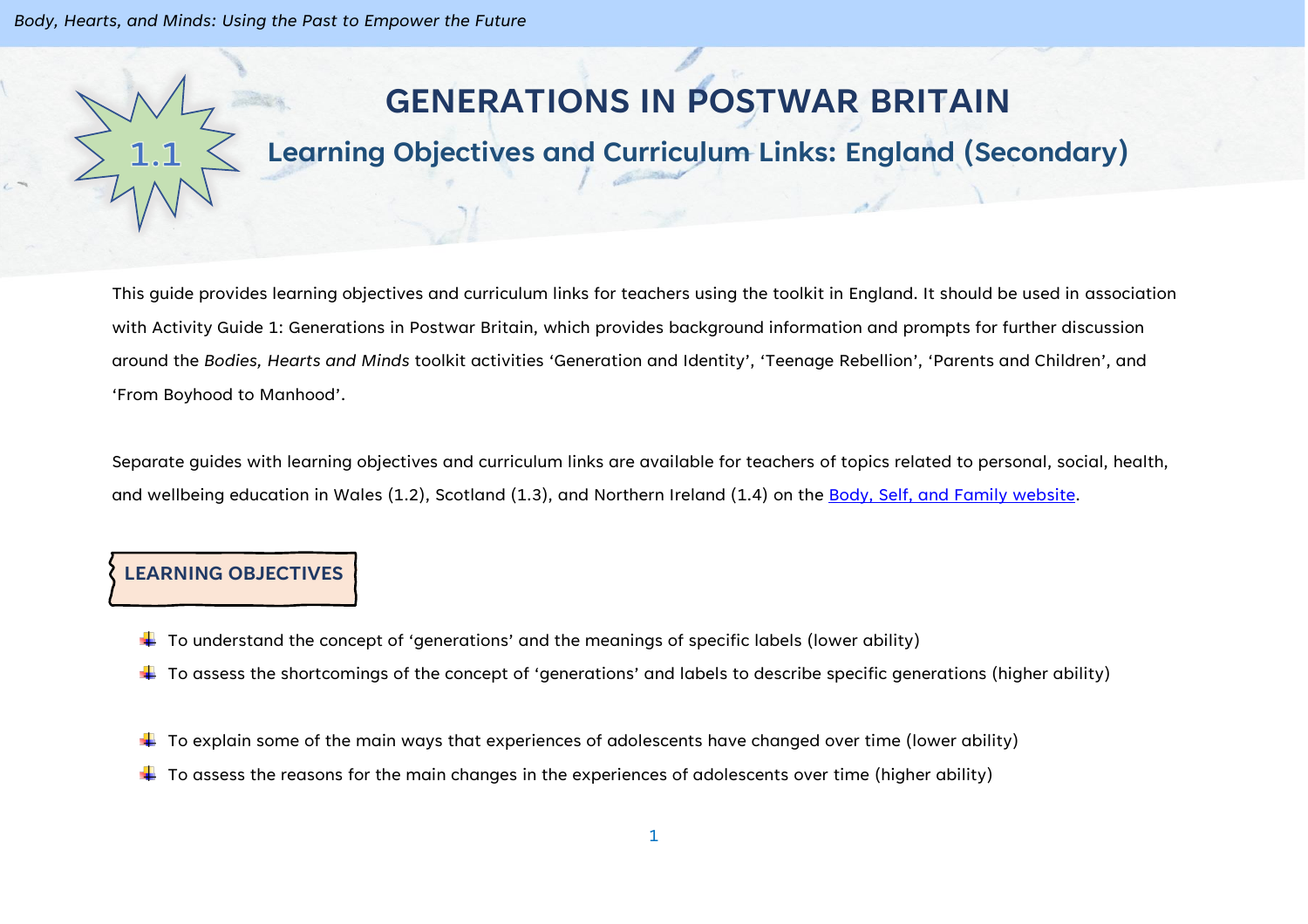- $\ddotplus$  To identify examples of how gender and class affected generational experience in the postwar period (lower ability)
- $\ddotplus$  To understand how and why gender and class affected generational experience in the postwar period (higher ability)

### **HOW DOES THIS ACTIVITY LINK TO THE CURRICULUM?**

#### **Relationships and sex education (RSE) and health education (England): Relationships and sex**

**The content under each heading specifies what pupils should know:**

| <b>Families</b>                                                                                                                         | <b>Respectful relationships, including friendships</b>                                                                                                                                                                                             |
|-----------------------------------------------------------------------------------------------------------------------------------------|----------------------------------------------------------------------------------------------------------------------------------------------------------------------------------------------------------------------------------------------------|
| That there are different types of committed, stable                                                                                     | The characteristics of positive and healthy friendships, in all                                                                                                                                                                                    |
| relationships.                                                                                                                          | contexts including online, such as:                                                                                                                                                                                                                |
|                                                                                                                                         | • trust, respect, honesty, kindness, generosity, boundaries,<br>privacy, consent and the management of conflict                                                                                                                                    |
| How these relationships might contribute to human happiness<br>and their importance for bringing up children                            | How stereotypes, in particular stereotypes based on sex,<br>gender, race, religion, sexual orientation or disability, can cause<br>damage (for example, how they might normalise non-<br>consensual behaviour or encourage prejudice)              |
| The roles and responsibilities of parents with respect to raising<br>of children, including the characteristics of successful parenting | That in school and in wider society they can expect to be<br>treated with respect by others, and that in turn they should<br>show due respect to others, including people in positions of<br>authority and due tolerance of other people's beliefs |